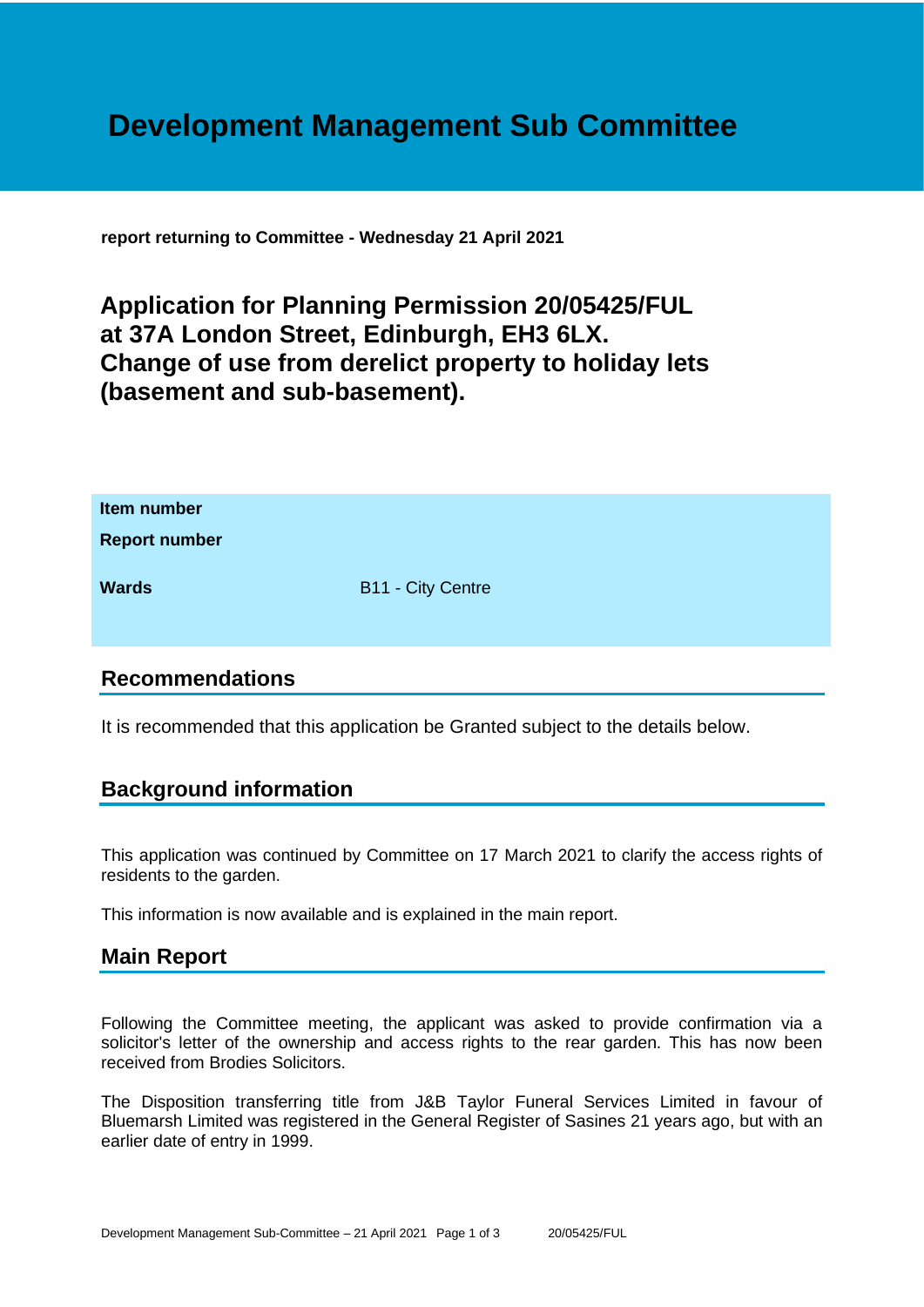The description of the subjects which were sold to the applicant and of which they are heritable proprietor is as follows:

*"the main door property (formerly a dwellinghouse, but now an office) known as and forming 39 London Street and the sunk flats known as and forming 37A London Street together with the*  backgreen or ground behind the said property and the three cellars in the western division of *the area in front of the tenement of which the property forms part".*

Bluemarsh Limited, the applicant, owns the ground to the rear of 37A and 39 London Street.

Copies of some of the titles of other proprietors on upper levels of the tenement were also submitted. This shows that these proprietors have no right of ownership in the garden ground and instead only have a right to use the area of ground in question. Their titles in fact do not clearly specify the area over which they have rights but it appears that there is a division of the area of ground to the rear of the tenement steading with Bluemarsh owning and having exclusive use of the garden area immediately to the rear of the property (but possibly not the whole area to the rear) and the upper floor tenement residents have access to the upper part of the garden to the south of the fence line on the proposed site plan. This southern part of the ground is accessed via a path from the rear of the tenement building.

Historic OS maps show a shorter garden to the rear of the property and back up this proposition.

There is some ambiguity with the historic conveyancing in relation to the exact split of ground at the rear but Bluemarsh were disponed the garden ground in 1999 and the sellers at the time had a right to sell it. There is no suggestion in any of the titles that the upper flats own part of the garden.

The fact that the residents in the upper flats have a right to use at least the back part of the garden does then raise the question of interaction between visitors using the four units at subbasement/basement level and residents of the upper floors. Whilst it is generally acknowledged that visitors stay in short term let accommodation to visit the City and not to use back gardens, the possibility of interaction should be considered. The question is whether this is likely to be more onerous than if the units were residential. On balance, given the limited number of units and the likelihood that visitors would not use the back garden as intensively as a resident, the impact on residential amenity would be limited.

However, to further meet the concerns of objectors, the applicant has removed the subbasement terrace area which showed a potential sitting out area and the rear doors have been changed to fire doors. Whilst the latter cannot be controlled by Planning, an informative has been added to highlight this is shown on the drawings and is expected to be implemented. Any instances of anti-social behaviour are a matter for the Locality teams potentially working with the Police.

Questions were also raised about a locked gate from the street down to the basement area and the possibility of this area being misused. The applicant has confirmed the gate has not been locked for many years.

The plans have been updated to reflect the correct address of the basement and sub-basement - 37A London Street.